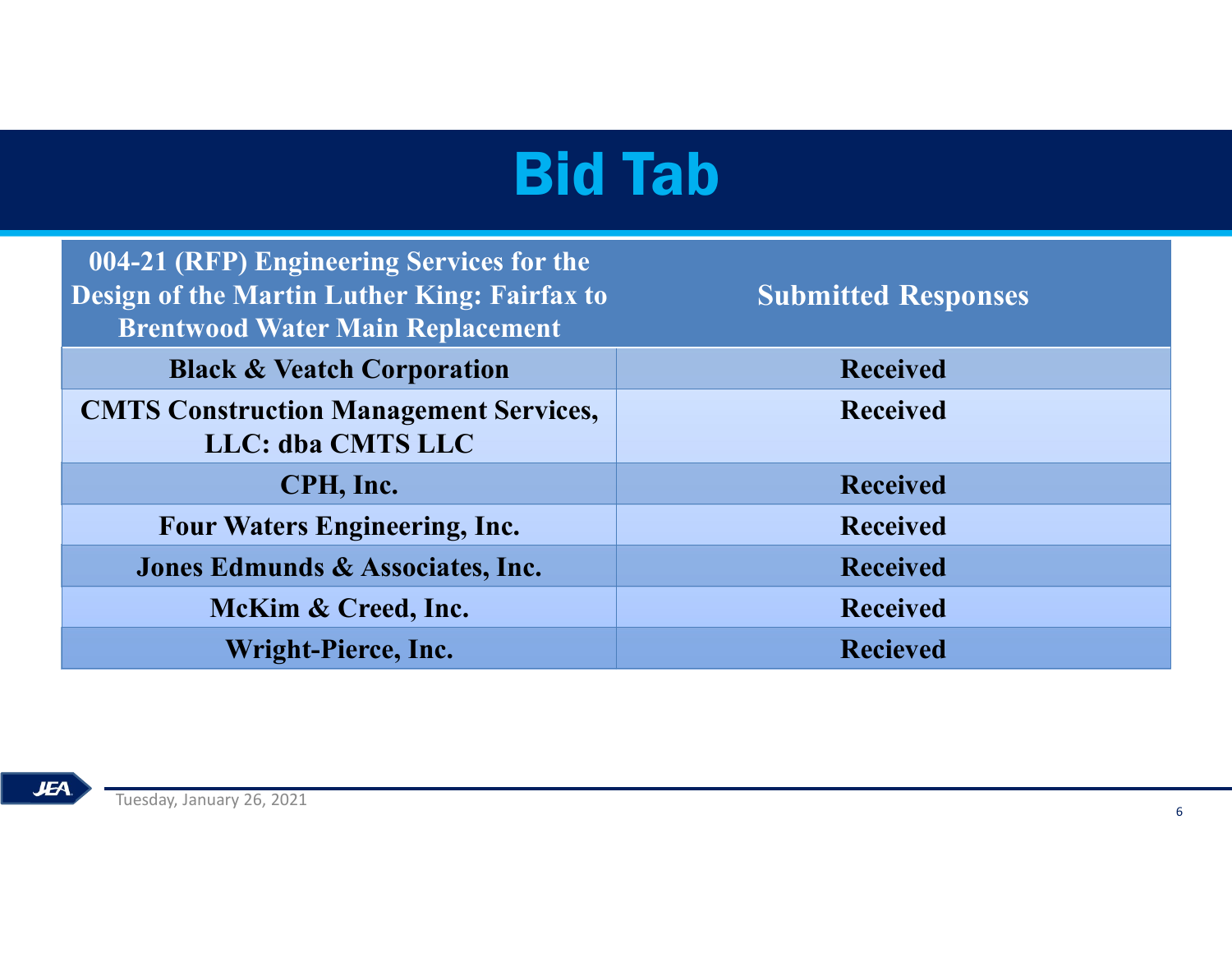| <b>Bid Tab</b>             |  |
|----------------------------|--|
|                            |  |
| <b>Submitted Responses</b> |  |
|                            |  |
| <b>Received</b>            |  |
| <b>Received</b>            |  |
|                            |  |
|                            |  |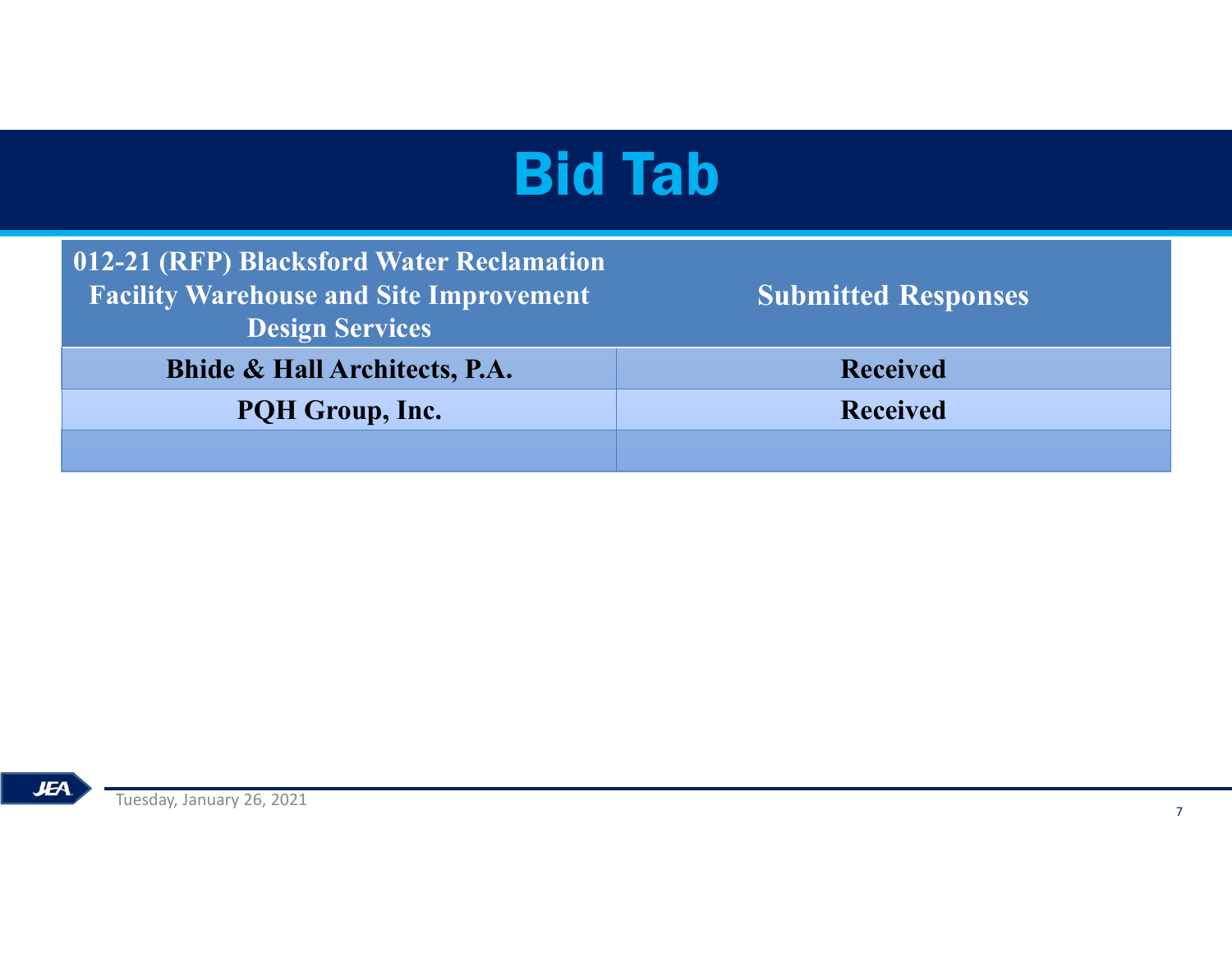| <b>Bid Tab</b>                                        |                            |
|-------------------------------------------------------|----------------------------|
|                                                       |                            |
| 018-21 (IFB) Timawatha Ave. Force Main<br>Replacement | <b>Submitted Responses</b> |
| <b>Callaway Contracting, Inc.</b>                     | \$453,370.00               |
| <b>DB Civil Construction</b>                          | \$631,475.78               |
| <b>J.D. Hinson Company</b>                            | \$688,116.11               |
| <b>JAX Underground Utilities Inc.</b>                 | \$450,977.54               |
| T.G. Utility Company, Inc.                            | \$454,367.00               |
|                                                       | \$420,810.12               |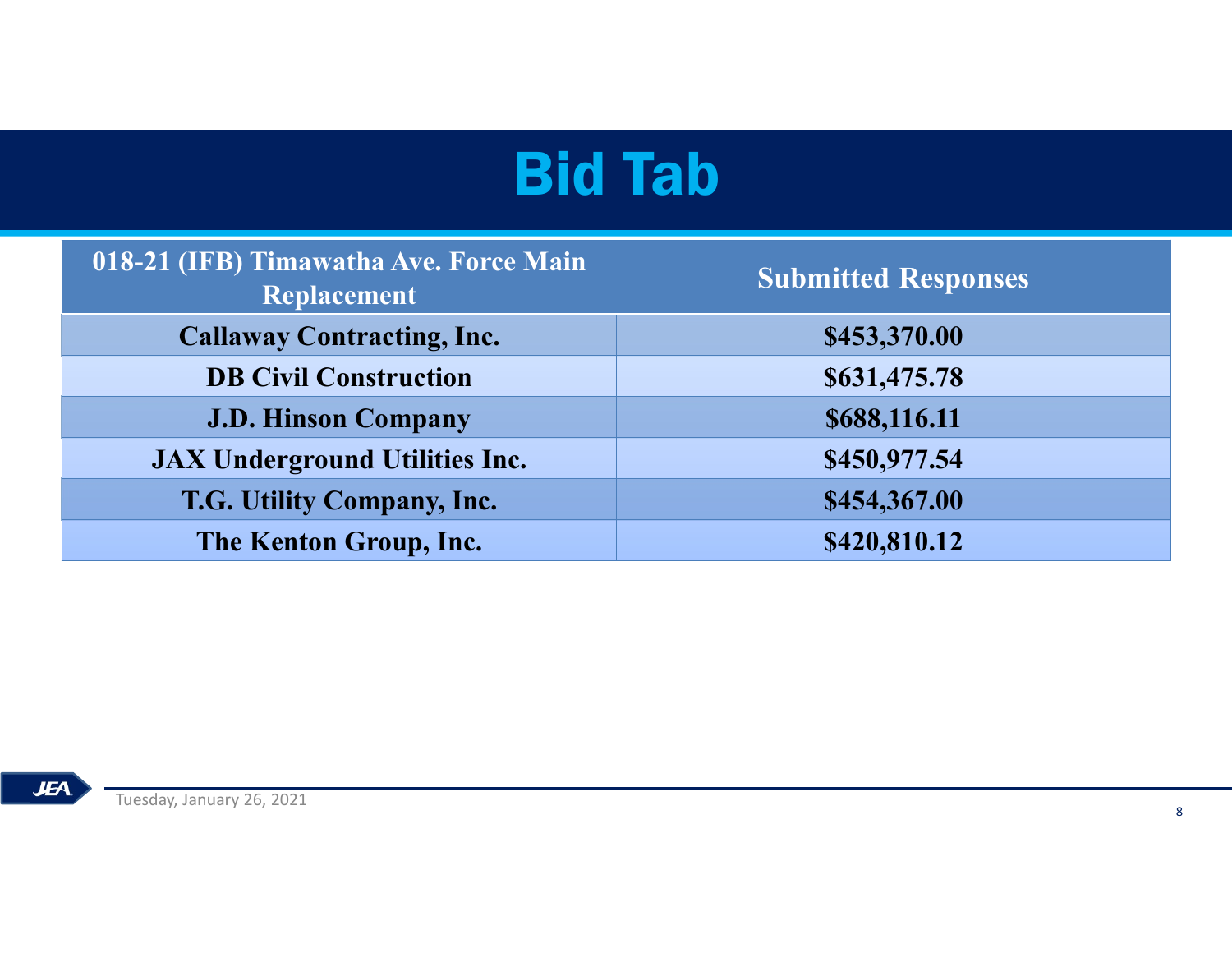|                                                              | <b>Bid Tab</b>             |
|--------------------------------------------------------------|----------------------------|
| 1410242847 (IFB) Construction Services for                   |                            |
| the Forest Trail Patrol Road                                 | <b>Submitted Responses</b> |
| CGC, INC                                                     | \$579,316.10               |
| DICKERSON FLORIDA, INC.                                      | \$484,000.00               |
| J. B. COXWELL CONTRACTING, INC.                              | \$732,160.00               |
| <b>J. D. HINSON COMPANY</b>                                  | \$653,056.62               |
| PHILLIPS AND JORDAN, INC                                     | \$441,208.90               |
| <b>SUPERIOR CONSTRUCTION COMPANY</b><br><b>SOUTHEAST LLC</b> | \$524,710.45               |
|                                                              |                            |

**JEA**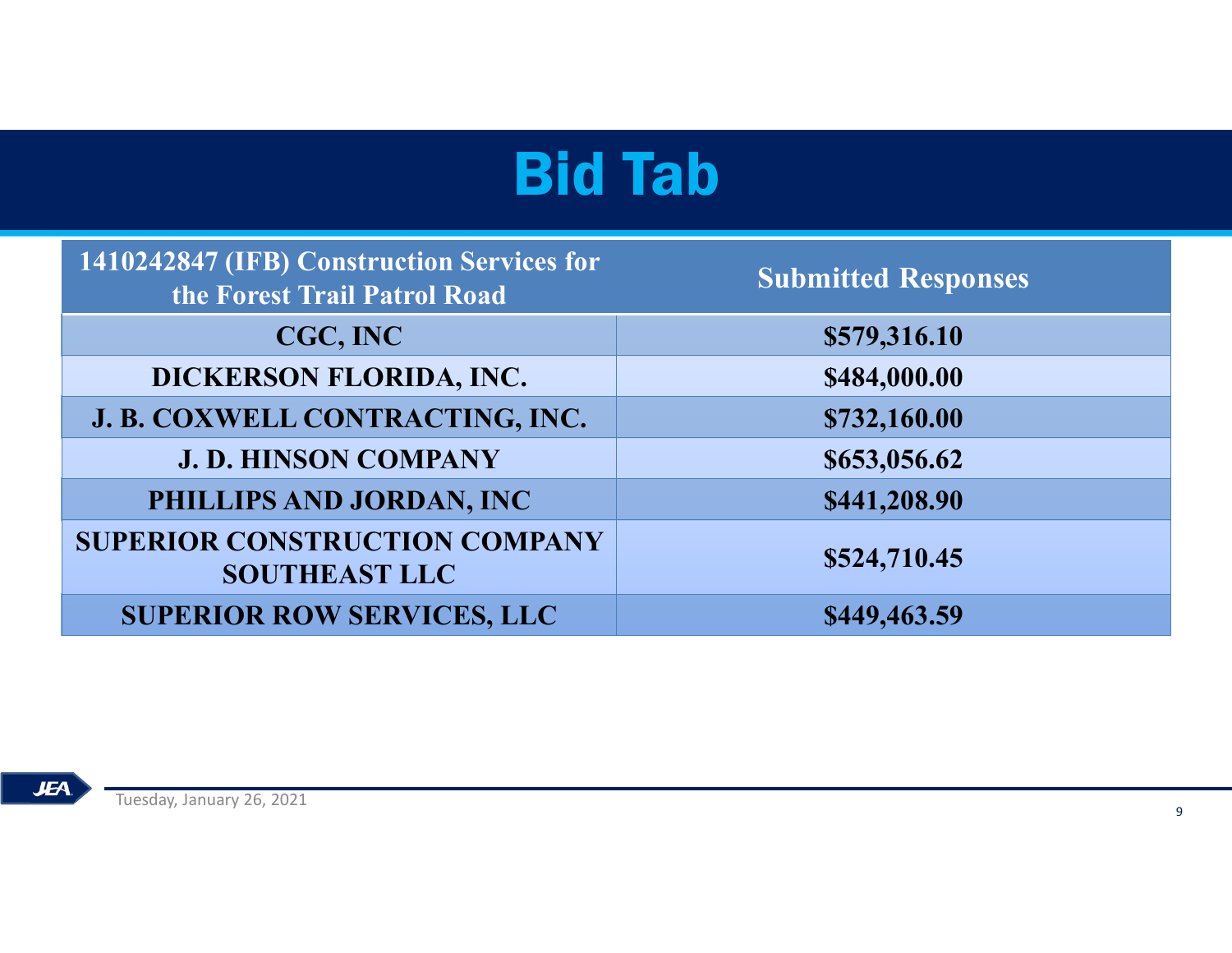| <b>Bid Tab</b>             |
|----------------------------|
| <b>Submitted Responses</b> |
| \$1,749,479.39             |
| \$2,042,700.00             |
| \$1,835,951.84             |
|                            |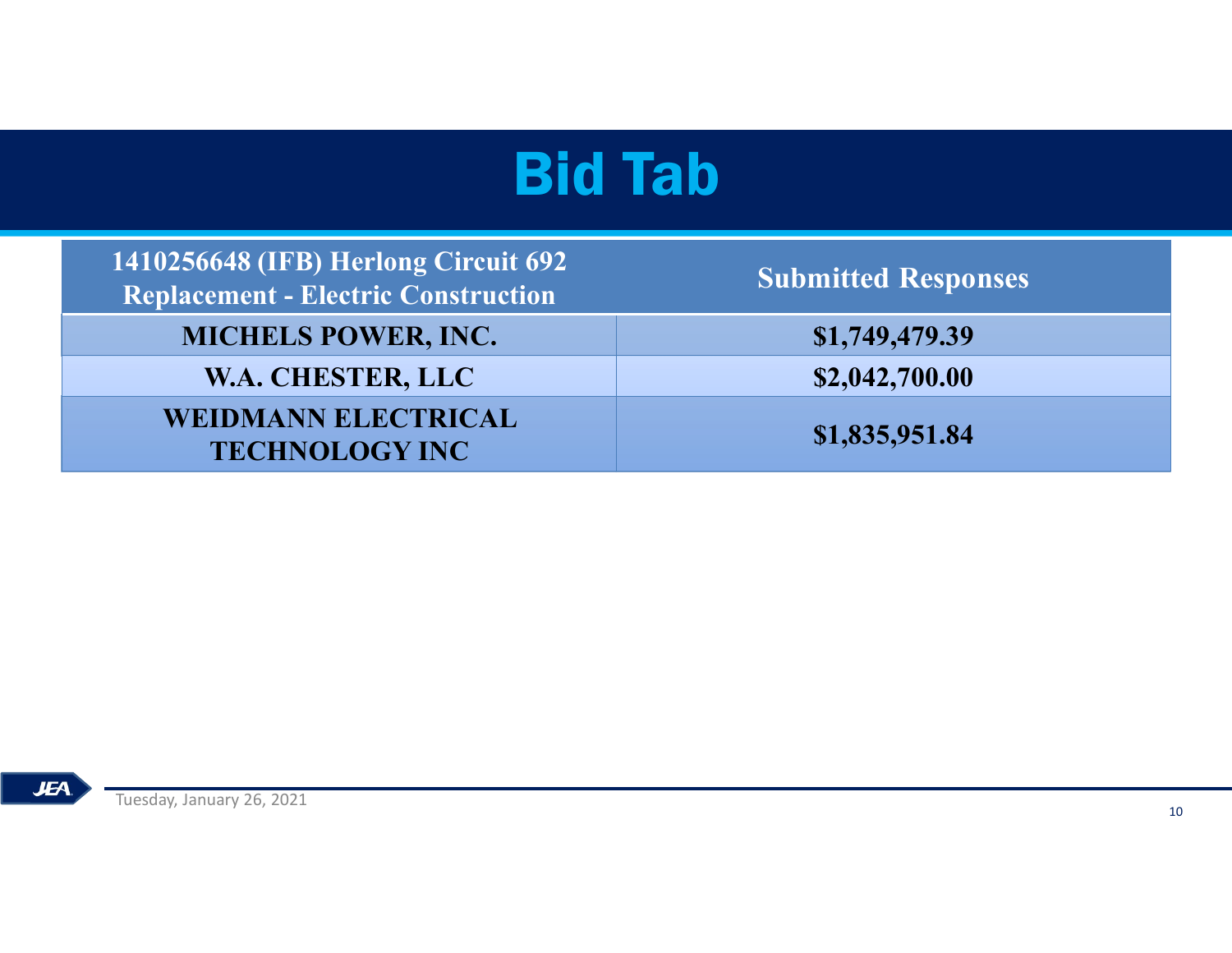|                                                         | <b>Bid Tab</b>             |
|---------------------------------------------------------|----------------------------|
|                                                         |                            |
| 1410261453 (RFP) GE 7B CT Parts<br><b>Refurbishment</b> | <b>Submitted Responses</b> |
| <b>Allied Power Group</b>                               | <b>Received</b>            |
| <b>DOOSAN TURBOMACHINERY</b><br><b>SERVICES</b>         | <b>Received</b>            |
| <b>HPI-LLC</b>                                          | <b>Received</b>            |
| <b>MECHANICAL DYNAMICS &amp; ANALYSIS</b><br><b>LLC</b> | <b>Received</b>            |
| TRS SERVICES, LLC                                       | Received                   |
| <b>TURBINE RESOURCES INC.</b>                           | <b>Received</b>            |